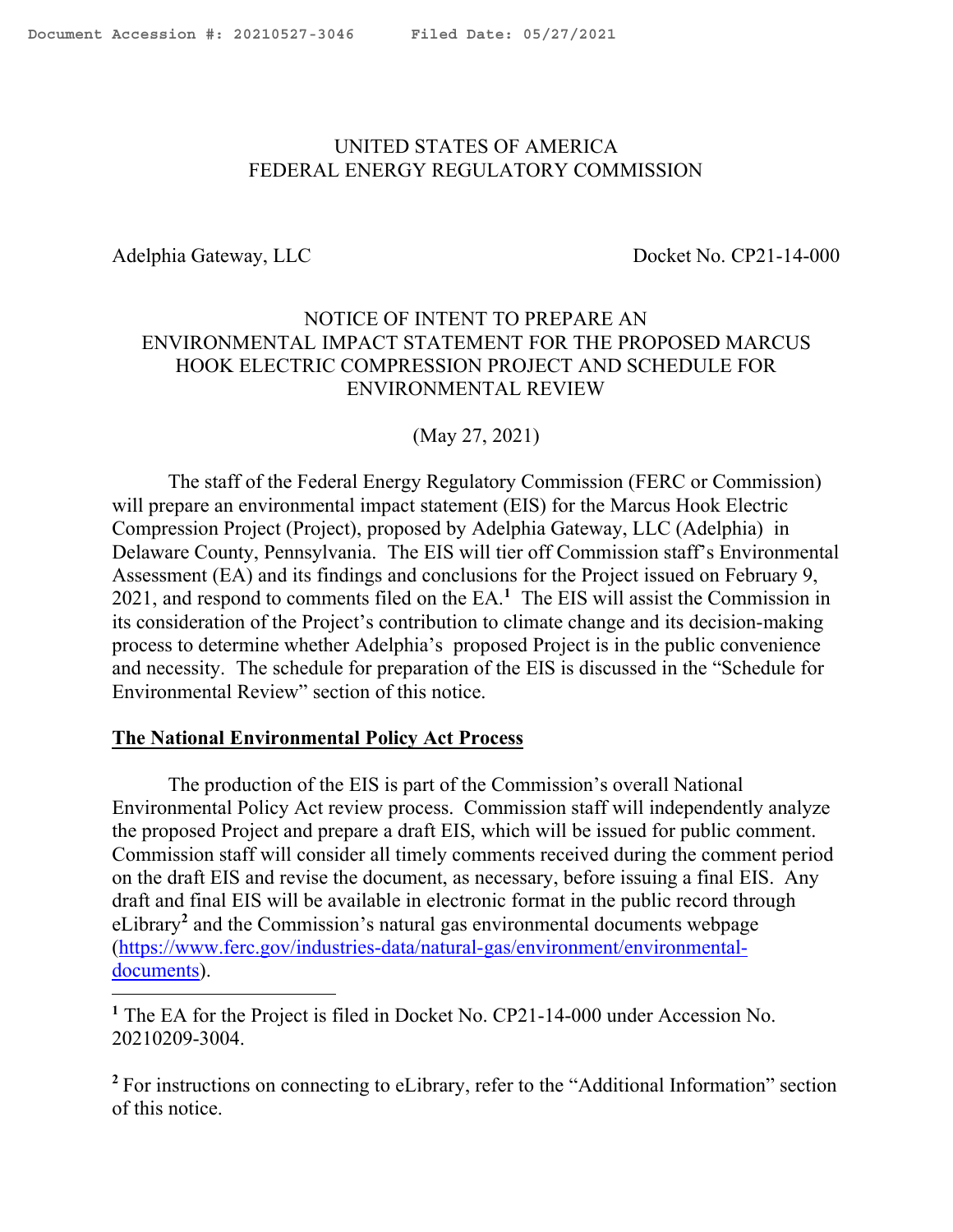Docket No. CP21-14-000 - 2 -

# **Schedule for Environmental Review**

This notice identifies the Commission staff's planned schedule for completion of a final EIS for the Project, which is based on an issuance of the draft EIS in June 2021.

| Issuance of Notice of Availability of the final EIS | September $10, 2021$ |
|-----------------------------------------------------|----------------------|
| 90-day Federal Authorization Decision Deadline      | December 9, 2021     |

If a schedule change becomes necessary for the final EIS, an additional notice will be provided so that the relevant agencies are kept informed of the Project's progress.

# **Environmental Mailing List**

This notice is being sent to the Commission's current environmental mailing list for the Project which includes federal, state, and local government representatives and agencies; Native American Tribes; elected officials; environmental and public interest groups; other interested parties; and local libraries and newspapers. This list also includes all affected landowners (as defined in the Commission's regulations) who are potential right-of-way grantors, whose property may be used temporarily for Project purposes, or who own homes within certain distances of aboveground facilities, and anyone who submits comments on the Project and includes a mailing address with their comments. Commission staff will update the environmental mailing list as the analysis proceeds to ensure that Commission notices related to this environmental review are sent to all individuals, organizations, and government entities interested in and/or potentially affected by the proposed Project.

If you need to make changes to your name/address, or if you would like to remove your name from the mailing list, please complete one of the following steps:

1) Send an email to GasProjectAddressChange@ferc.gov stating your request. You must include the docket number CP21-14-000 in your request. If you are requesting a change to your address, please be sure to include your name and the correct address. If you are requesting to delete your address from the mailing list, please include your name and address as it appeared on this notice. **This e-mail address is unable to accept comments**.

OR

2) Return the attached "Mailing List Update Form" (appendix 1).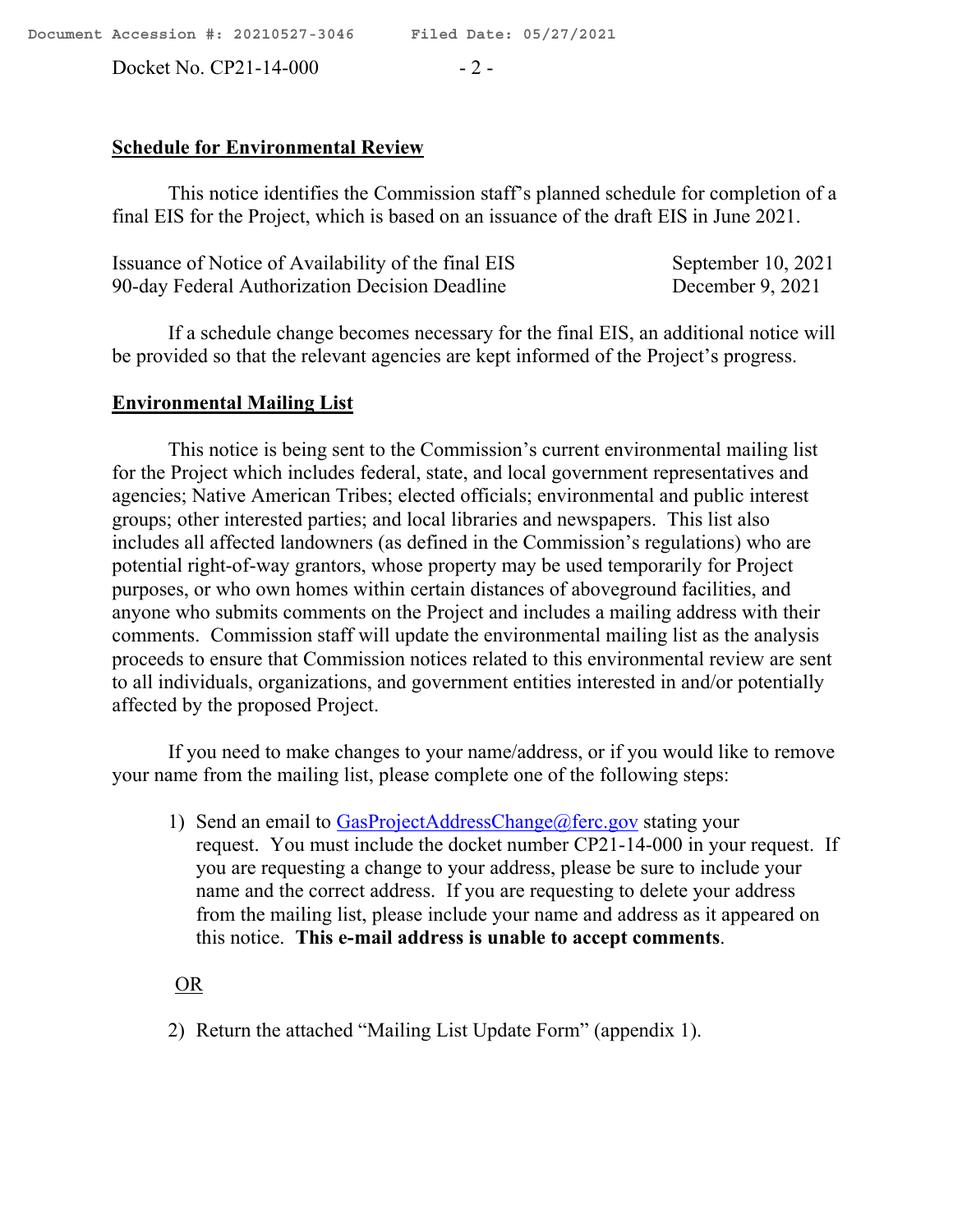Docket No. CP21-14-000 - 3 -

#### **Additional Information**

In order to receive notification of the issuance of the EIS and to keep track of all formal issuances and submittals in specific dockets, the Commission offers a free service called eSubscription. This can reduce the amount of time you spend researching proceedings by automatically providing you with notification of these filings, document summaries, and direct links to the documents. Go to https://www.ferc.gov/ferconline/overview to register for eSubscription.

Additional information about the Project is available from the Commission's Office of External Affairs, at (866) 208-FERC, or on the FERC website at www.ferc.gov using the eLibrary link. Click on the eLibrary link, click on "General Search" and enter the docket number in the "Docket Number" field. Be sure you have selected an appropriate date range. For assistance, please contact FERC Online Support at FercOnlineSupport@ferc.gov or (866) 208-3676, or for TTY, contact (202) 502-8659. The eLibrary link also provides access to the texts of all formal documents issued by the Commission, such as orders, notices, and rulemakings.

> Kimberly D. Bose, Secretary.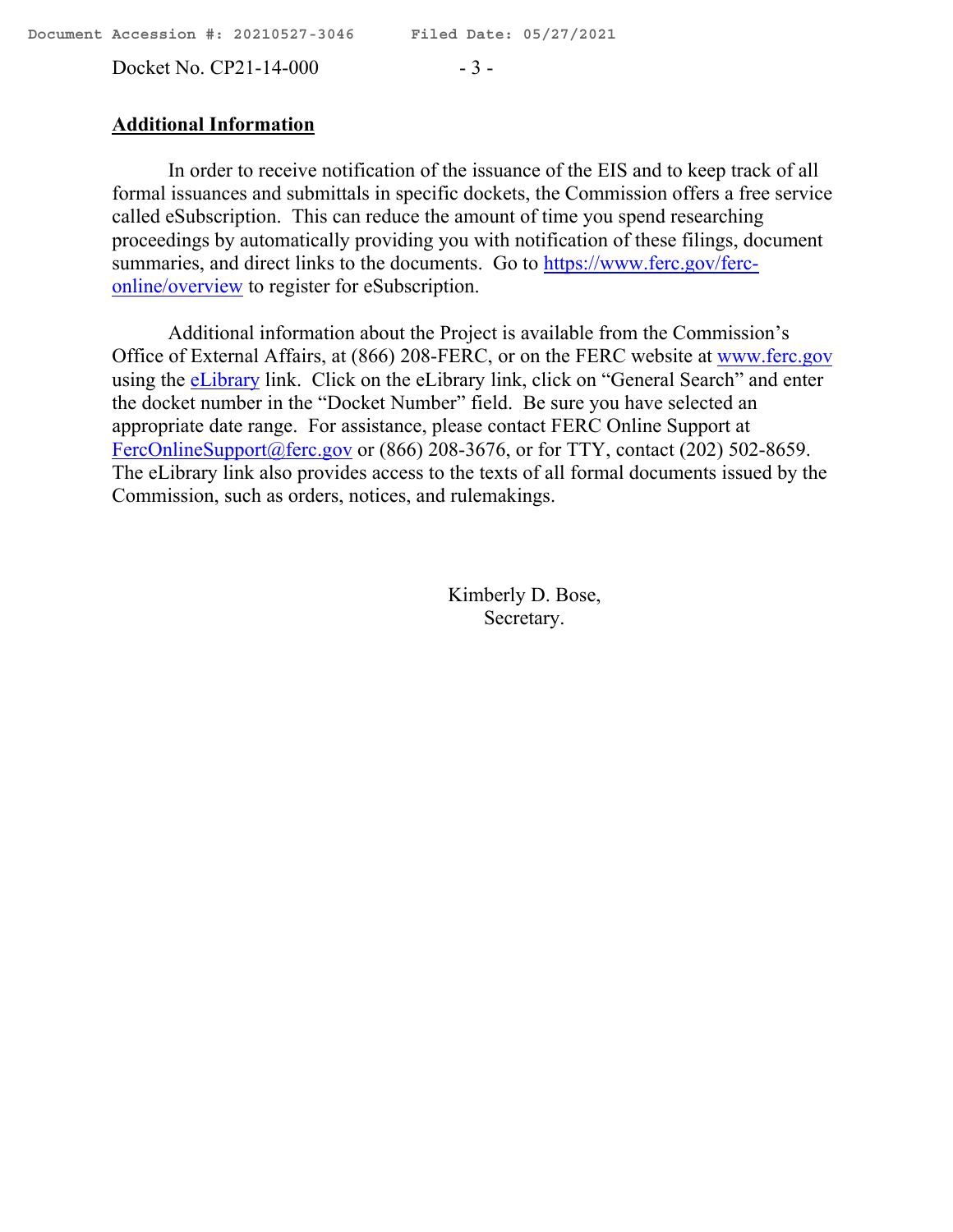# **Appendix 1**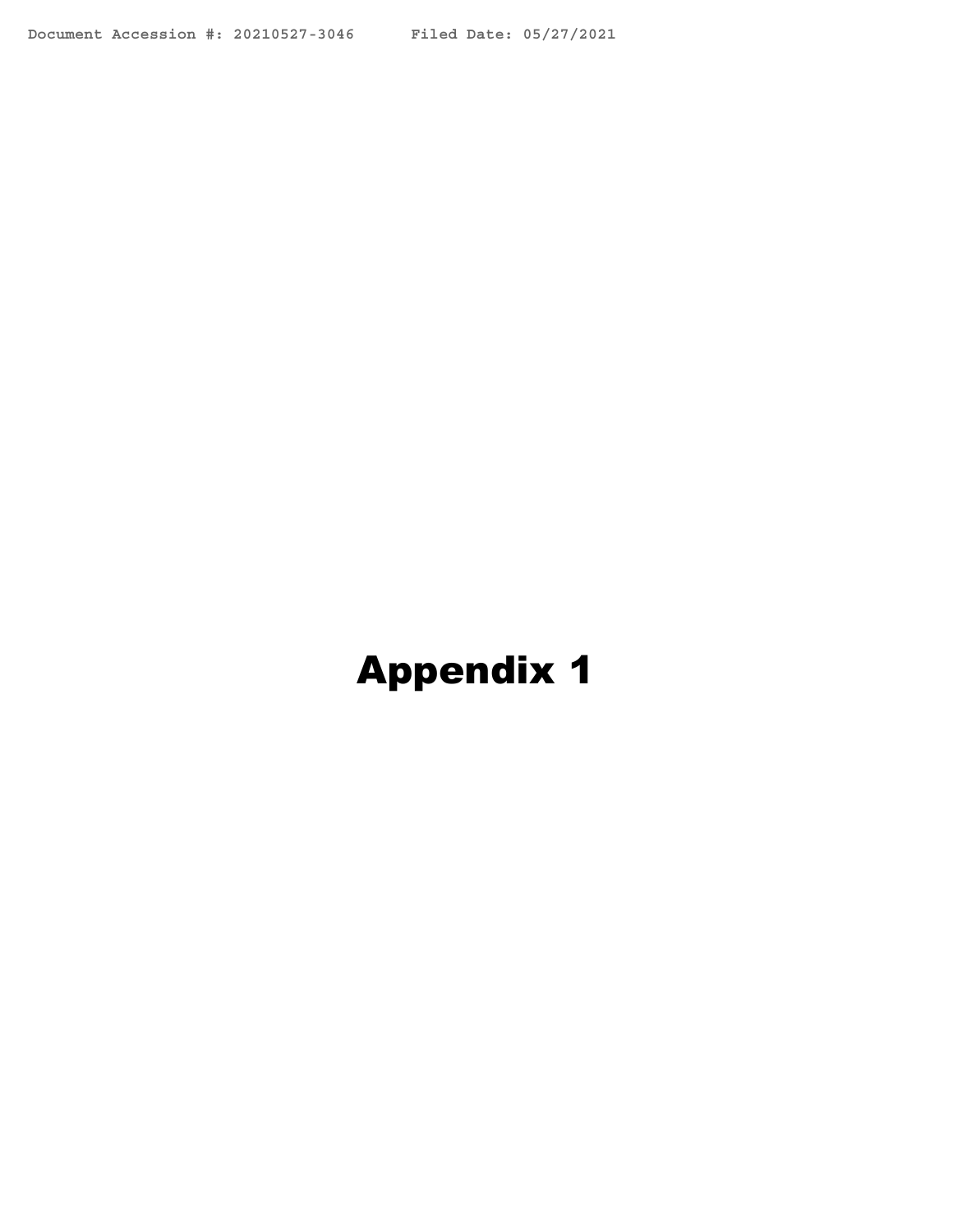Docket No. CP21-14-000 Appendix 1

# **MAILING LIST UPDATE FORM**

**Marcus Hook Electric Compression Project**

|  |                                             |  | State <u>Zip Code</u> |  |
|--|---------------------------------------------|--|-----------------------|--|
|  | Please update the mailing list              |  |                       |  |
|  | Please remove my name from the mailing list |  |                       |  |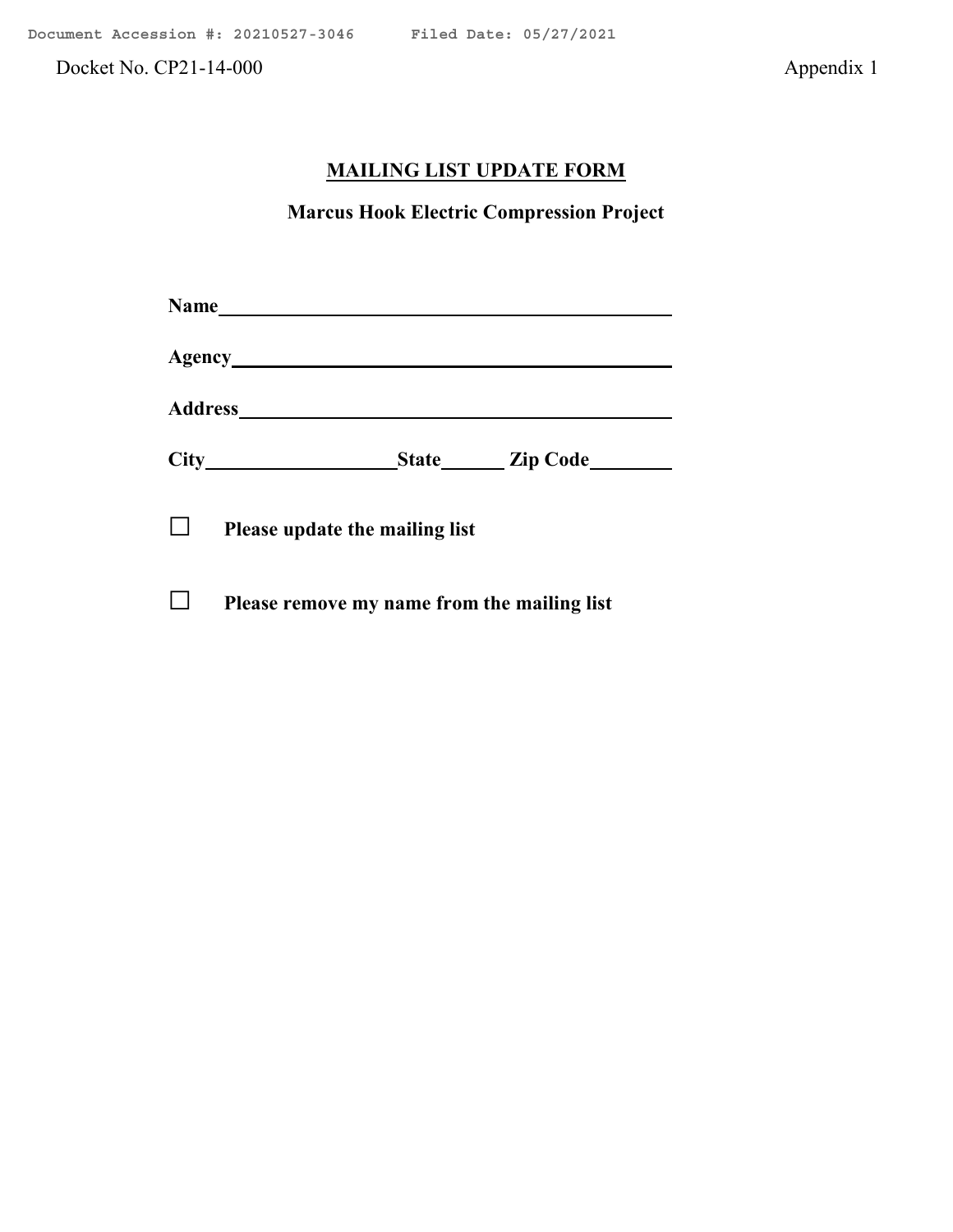**FROM**

**ATTN: OEP - Gas 2, PJ - 11.2 Federal Energy Regulatory Commission 888 First Street NE Washington, DC 20426**

*CP21-14-000 Marcus Hook Electric Compression Project*

**Staple or Tape Here**